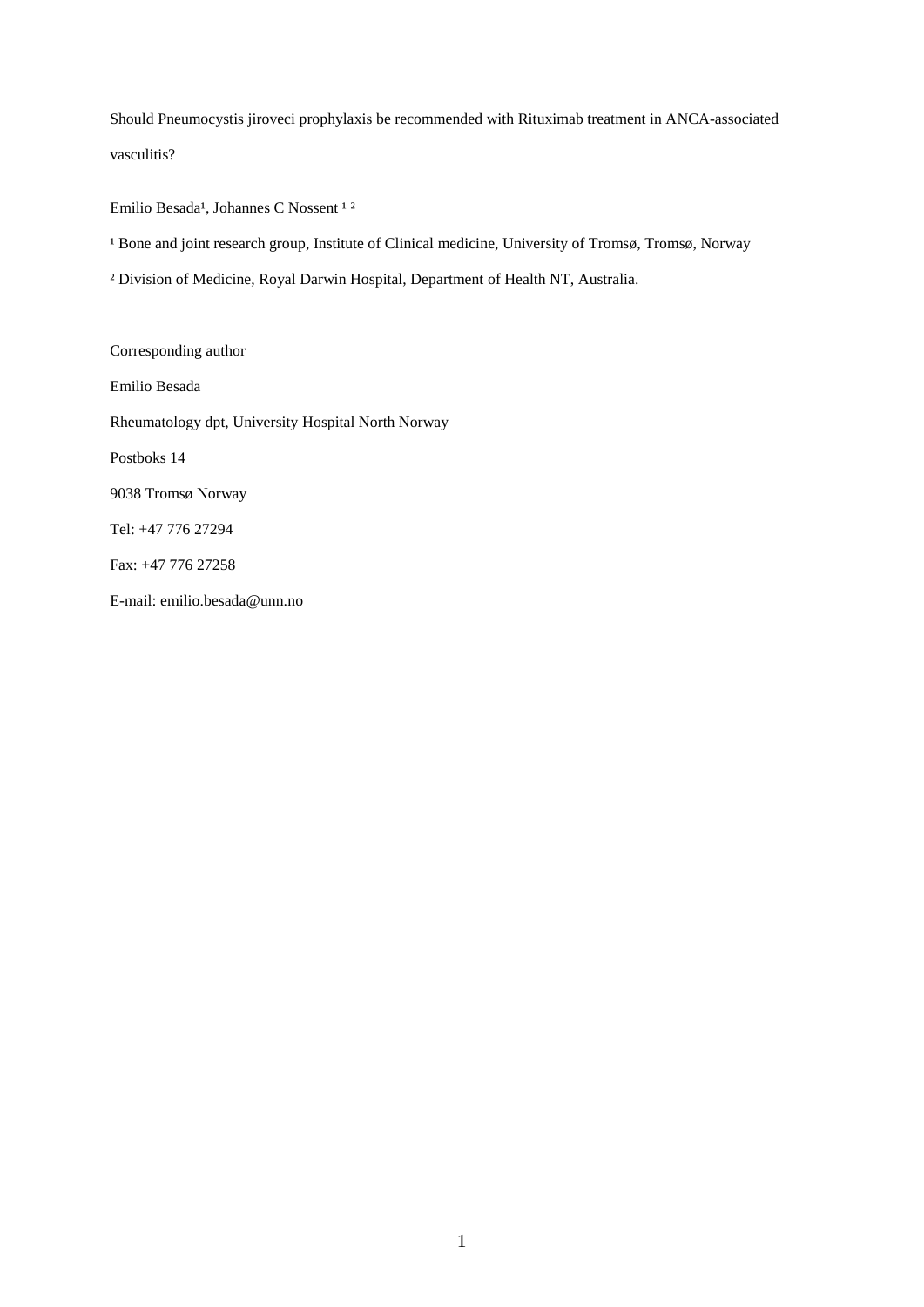## Abstract

Reports in haematology, transplantation medicine and rheumatology indicate that Rituximab, a B cell depleting therapy, increases the risk for Pneumocystis jiroveci pneumopathy. Patients with ANCA-associated vasculitis have an increased incidence of Pneumocystis jiroveci pneumopathy compared to other autoimmune diseases and Rituximab is often used to induce and maintain remission.

Herein we present a case of a patient with granulomatosis with polyangiitis treated with Rituximab for relapse that developed Pneumocystis jiroveci pneumopathy 3 months after and we review the relevant literature to assess Pneumocystis jiroveci pneumopathy incidence and risks factors under Rituximab. We also discuss whether pneumocystis jiroveci screening before Rituximab and Pneumocystis jiroveci pneumopathy prophylaxis under Rituximab are indicated.

Pneumocystis jiroveci colonization is found in 25% of patients with autoimmune diseases. However the association between colonization and Pneumocystis jiroveci pneumopathy development is not very strong. Pneumocystis jiroveci pneumopathy incidence in ANCA-associated vasculitis patients treated with Rituximab is found to be 1.2%. Therefore evidence and practice do not support the use of Pneumocystis jiroveci pneumopathy chemoprophylaxis in all ANCA-associated vasculitis patients receiving Rituximab. CD4 cell count cut-off does not work well in patients treated with Rituximab as it does not reflect T-cell impairment following B cell depletion.

To help stratify the risk of both colonization and Pneumocystis jiroveci pneumopathy development, assessment of the patient's net stat of immunodeficiency before administering Rituximab – including age, renal or lung involvement, previous infections due to T cell dysfunction, blood tests (lymphocytopenia, low CD4 cell count) and concomitant therapy – is warranted.

#### Keywords

Pneumocystis jiroveci pneumopathy, Rituximab, ANCA-associated vasculitis, Granulomatosis with polyangiitis, chemoprophylaxis

2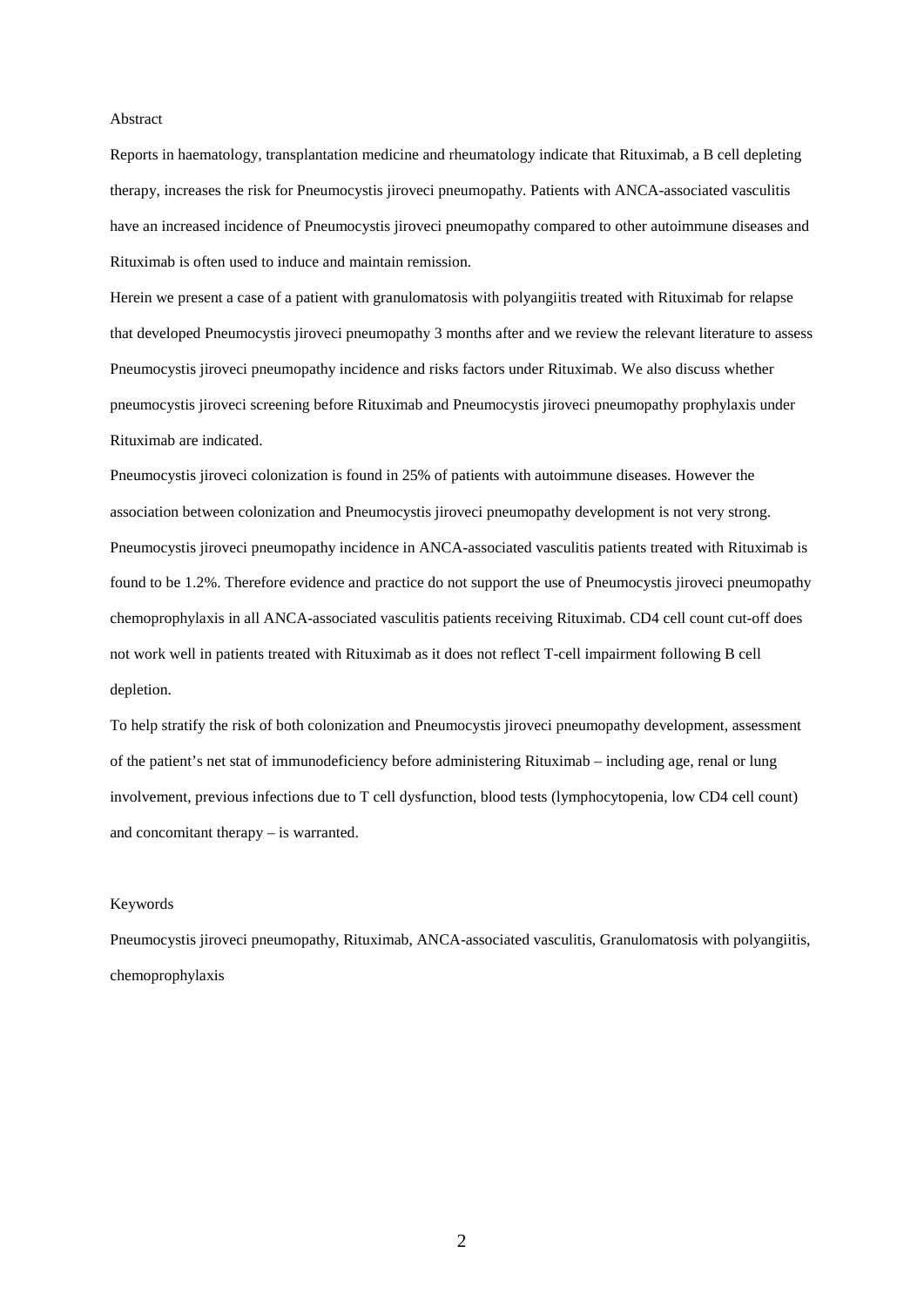### Introduction

The incidence of Pneumocystis jiroveci pneumonia (PCP) is increased in patients with Granulomatosis with polyangiitis (GPA) and ANCA-associated vasculitis (AAV) compared with other connective tissue diseases (CTD) [1]. PCP usually has an acute onset (fever, dry cough and respiratory failure) and can be life-threatening with a mortality rate exceeding 30% [2,3]. Treatment with methotrexate [4], high-dose prednisolone [4] and cyclophosphamide [5] in association with lymphopenia increases the risk for PCP in GPA patients. While prophylaxis with trimethoprim-sulphamethoxazole (TMP-SMX) is effective [5,6], there are few formal recommendations. The use of PCP prophylaxis is recommended with prolonged daily systemic corticosteroid therapy -  $\geq$  20 mg of prednisolone daily for  $\geq$  1 month [2,7], while EULAR encourages its use during Cyclophosphamide therapy in AAV [8].

Rituximab (RTX) is a B cell depleting drug, that is effective both for remission induction [9,10] and maintenance [11-14] in AAV patients. There are multiple reports of PCP developing in patients treated with RTX for haematological malignancies, solid organ transplantation and autoimmune diseases. Herein, we present a GPA patient who developed PCP 3 months after RTX treatment for relapse and discuss the

literature regarding PCP prophylaxis strategies in AAV patients receiving RTX.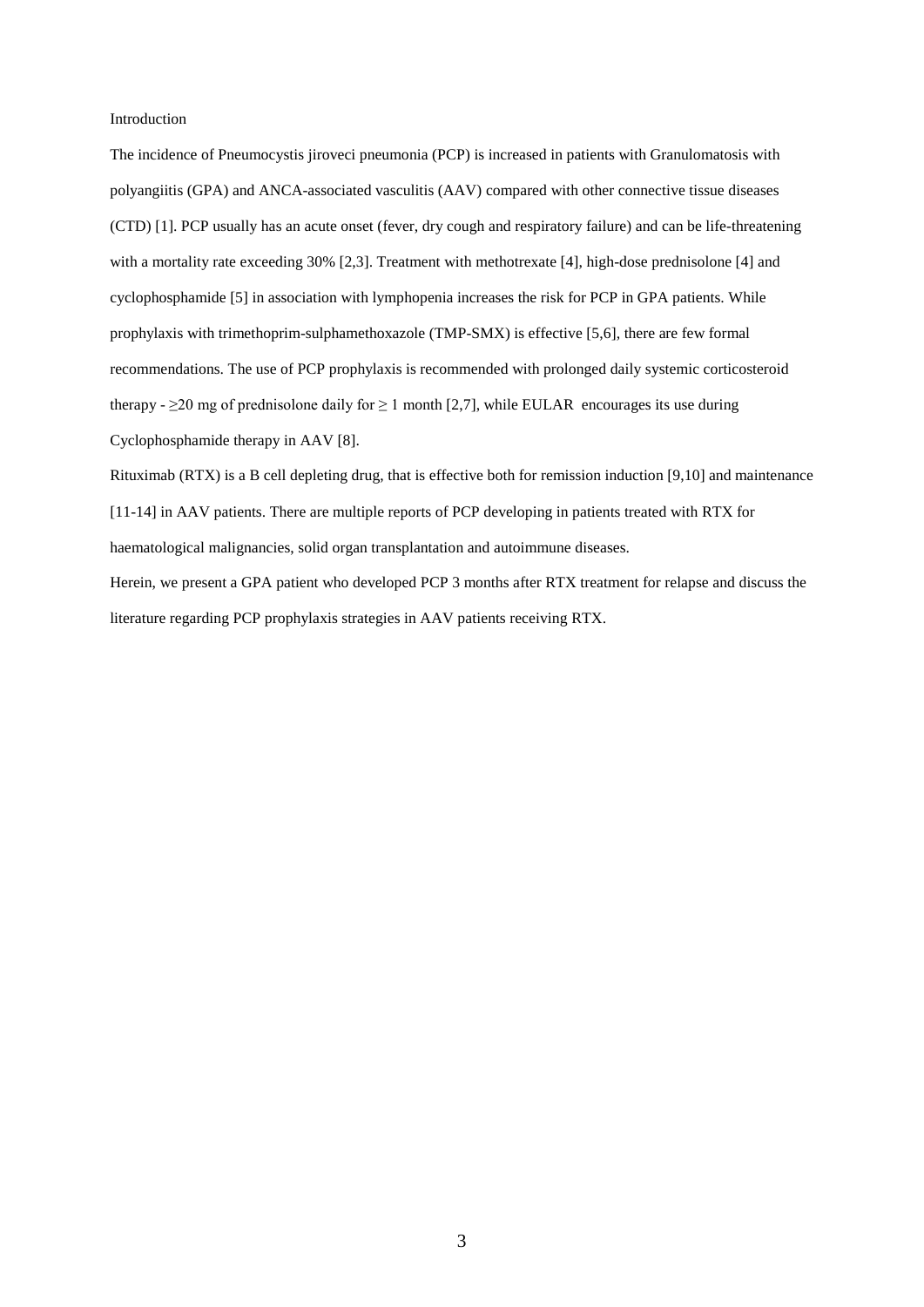#### Case report (laboratory values in table 1)

The patient, a man born in 1932, was diagnosed February 1999 with PR3-ANCA positive GPA with kidney, lung, sinus and skin involvement. Disease relapses occurred in July 2001 and April 2011. He was successfully treated with cyclophosphamide (CYC) intravenous pulse at diagnosis and at the first flare for a cumulative dose of 25g. He used methotrexate (MTX) from 1999 to 2001 and mycophenolate mofetil (MMF) from 2002 to 2011 as subsequent remission maintenance therapy with a daily oral dose prednisolone of 5 mg.

The patient had Herpes-zoster infection 8 months after he began with MMF and pneumonia in 2006, which both resolved. Serum CMV-IgM was positive at several occasions between 2004 and 2006 indicating possible CMV reactivation without any signs of infection. April 2011, while on MMF 1500 mg and prednisolone 5 mg daily, the patient relapsed with increased activity in both sinuses and lungs. He was treated with two 1-g infusions of RTX 2 weeks apart (rheumatoid arthritis protocol) in monotherapy in combination with methylprednisolone 125 mg (without any additional IV methylprednisolone infusions). MMF was discontinued and the patient was discharged with a daily oral dose of prednisolone of 40 mg to be gradually tapered.

July 2011, the patient became acutely febrile with night sweats while using prednisolone 15 mg daily without any other symptoms and signs. The patient received blind broad spectrum intravenous antibiotics without any clinical improvement. Absolute white cell count was 8.3x10^9/L with an absolute neutrophile count of 6.8x10^9/L. Erythrocyte sedimentation rate was 45mm after the first hour and CRP was 55 mg/L. Immunophenotyping of lymphocytes showed undetectable B cells, low T cells and CD4 (respectively  $0.66x10^9/$ L and  $0.16x10^9/$ L). Serum total immunoglobulins was 7.5g/L with mild decrease of IgG class (5.6 g/L). PR3-ANCA titters (measured in 2 different laboratories) had increased since RTX treatment from 42 to 147 UI/L. Serology and PCR were negative for CMV and EBV as well as serologies for HCV, HBV, HIV, toxoplasmosis and syphilis. Transthoracal ultrasonography was negative for endocarditis. Chest high resolution computed tomography showed patchy ground-glass opacities dominating in the right upper lobe and bronchoscopy with broncheoalveolar lavage identified Pneumocystis jiroveci both by immunofluorescence and by PCR. The patient recovered from PCP after being treated with a reduced dose of Trimethoprimsulfamethoxazole (TMP-SMX) 320 mg-1600mg bid for 21 days due to decreased renal function. January 2013, the patient was in remission for his GPA while treated with prednisolone 5 mg daily. The B cell count (0.02x10^9/L) was low and the CD4/CD8 ratio was still inverted. The patient still received secondary PCP chemoprophylaxis - TMP-SMX 160mg-800mg daily.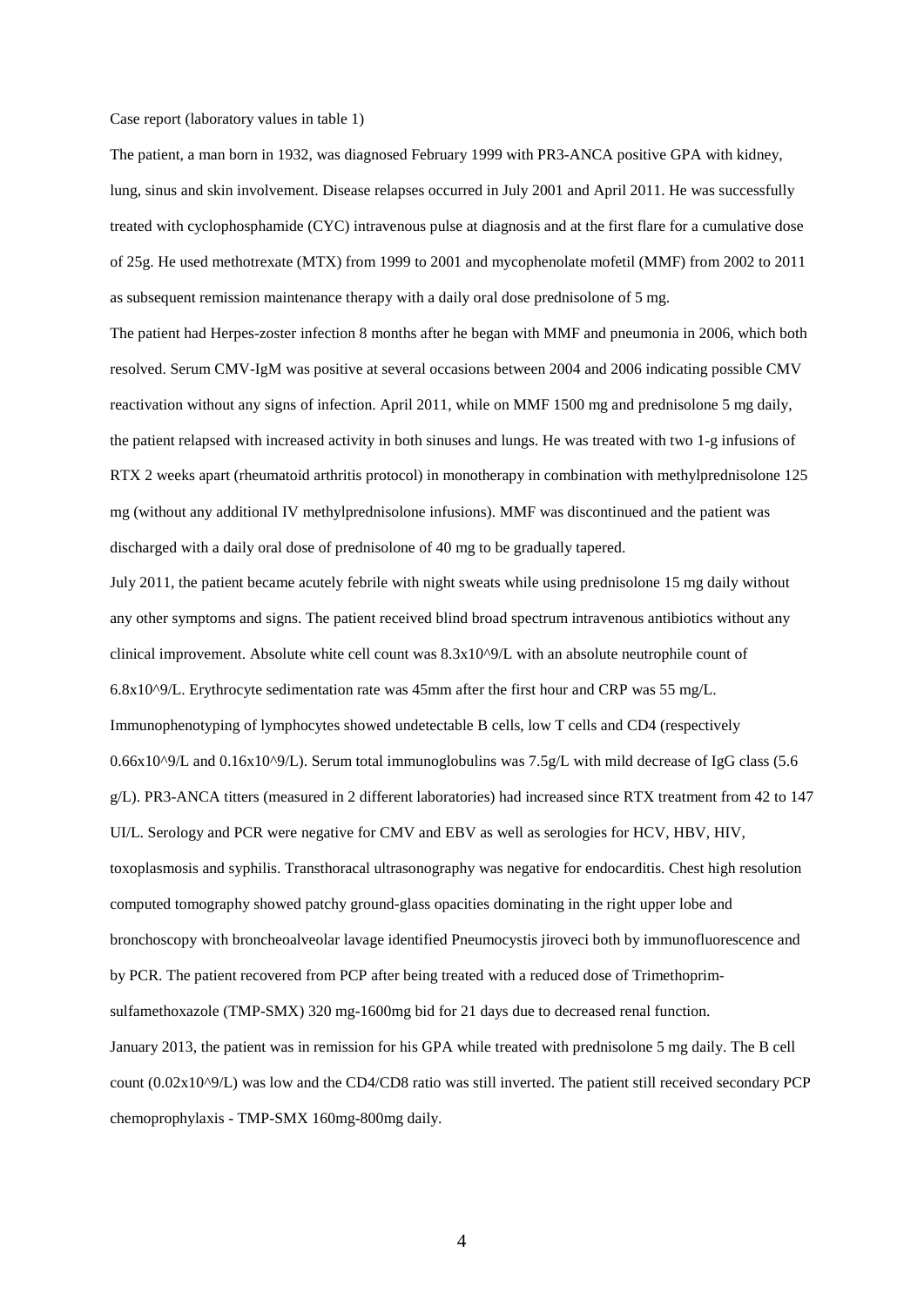### Discussion

Pneumocystis jiroveci (PJ) is a low virulence organism and may be the result of a de novo infection (person-toperson transmission) or reactivation from a latent state (primary infection occurs early in life) [15]. Accumulating evidence points towards colonization and de novo infection. PJ colonization has been detected in 16-29 % of patients with a variety of systemic autoimmune diseases [16,17] and Mori et al identified a cluster of de novo PCP infections in RA patients from a single outpatient clinic over a 2-year period [18]. Risk factors for PJ colonization include age over 60, chronic pulmonary disease, smoking, low absolute lymphocytes and CD4 cells count, low serum immunoglobulins levels, use of corticosteroids (both its recent administration and daily dose of prednisolone over 15 mg) and methotrexate [16,17]. Even though none of these risk factors appear specific [16], age was the strongest contributor [17]. In a study by Mekinian et al, none of the patients with a systemic autoimmune disease and PJ colonization disease developed PCP, possibly due to the rapid decrease of the corticosteroid dose [16]. On the other hand in another study, 3 out of 9 RA patients with PJ colonization developed PCP 1 month after PCR identification even though these patients used low corticosteroids and methotrexate doses [19].

In a murine model, B cells play an antibody-independent role in clearance of Pneumocystis carinii f. sp. muris through antigen presentation to CD4 T cells [20]. B cells seem to be required for the generation of CD4 effector cells capable of migrating to the lungs as well as for the expansion and generation of memory CD4 cells [20]. In order to identify the risk of PCP due to RTX, we reviewed the literature in patients with haematological malignancies, solid-organ transplantation and AAV.

In haematological malignancies, a meta-analysis of randomized controlled trials identified patients with acute lymphoblastic leukaemia and allogeneic bone marrow transplant at increased risk for PCP and in need for prophylaxis [6]. Recent clinical observations suggest this association with PCP is related to RTX based treatment regimens [3]. The incidence of PCP is increased in patients receiving biweekly RTX, cyclophosphamide, adriamycin, vincrisitine and prednisolone (R-CHOP-14) therapy compared to standard R-CHOP every 21 days [21], from 2% with standard R-CHOP [22] to 6-11% with R-CHOP-14 [21]. PCP develops usually after four cycles of R-CHOP [21-23] with a point prevalence of PCP increasing with the number of cycles [22]. The median time to PCP onset is respectively 102 days from the first R- CHOP and 19 days from the last R-CHOP [22]. Patients with absolute lymphocyte count <  $1.0x10^9/L$  [21,24], CD4 cell count <  $0.2 x10^9/L$  [23] before chemotherapy have a higher risk for PCP, but this association with low CD4 cell counts is not found in other

5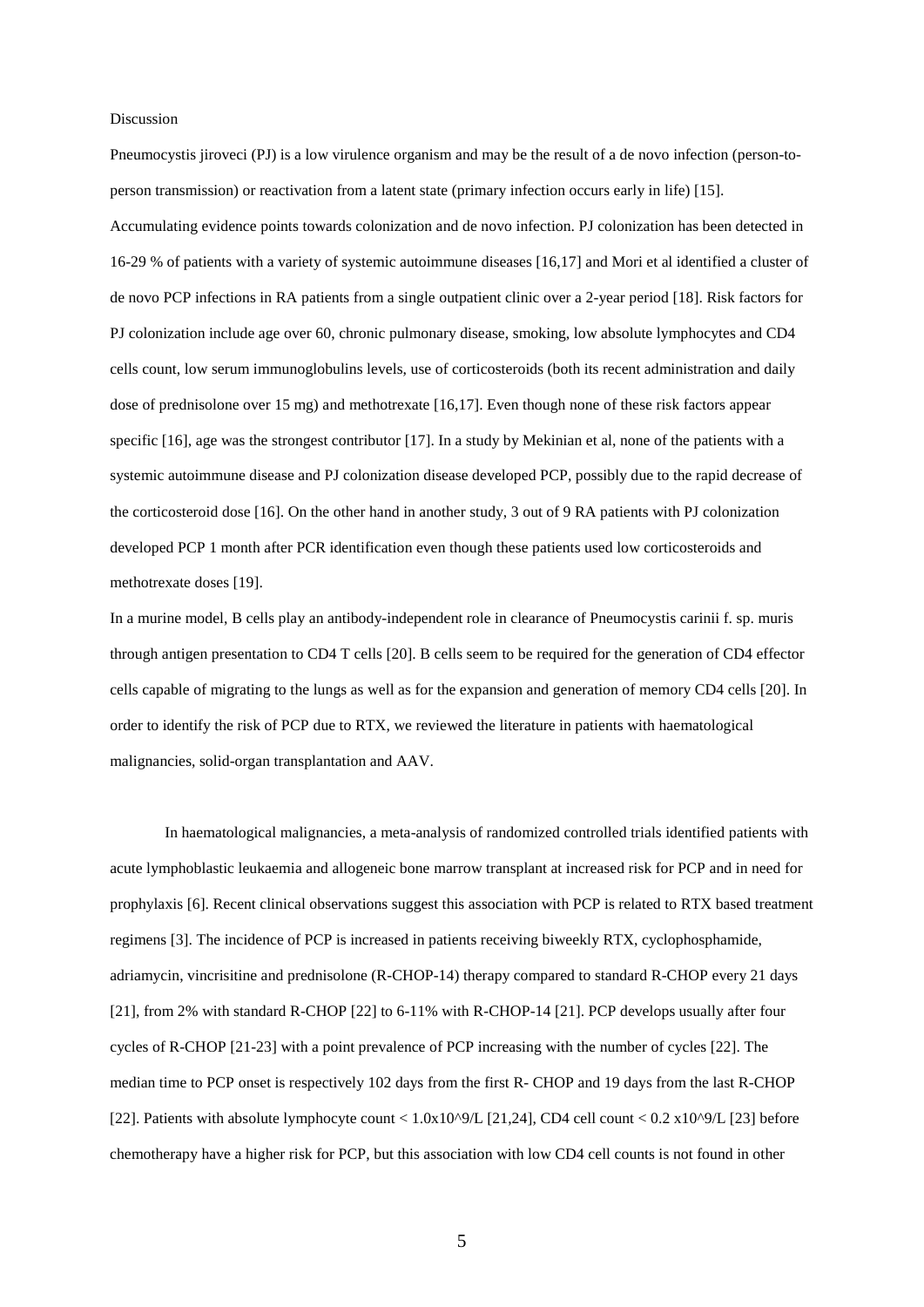studies [25,26]. PCP chemoprophylaxis recommendations with the use of RTX in haematology are scarce and vary from routine PCP chemoprophylaxis in all patients receiving RTX regimens [23] to only patients receiving dose-dense therapy like R-CHOP-14 [21,25,26] and to not recommending routine chemoprophylaxis given the unclear risk-benefit ratio [22].

In transplantation medicine, renal transplant recipients have an increased risk for PCP in the early posttransplant period justifying the use of prophylaxis in the first 6-12 months after transplantation [6, 27]. However 2 cases of late onset PCP have also been described in where B cells counts at the time of PCP diagnosis were still low - respectively 0.01 and 0.05 x10^9/L –nearly 3 years after the administration of a single dose of RTX (500 mg) for humoral rejection [28].

PCP complicating AAV patients following RTX treatment is not uncommon. At least 6 AAV patients (1.2%) treated with RTX developed PCP among 516 patients from different cohorts [9-14,29-32] and proved fatal in 2 patients. PCP occurred 2, 3 and 32 months after the last RTX infusion in 3 patients including ours [13,29]. Half of the patients have chronic renal disease [13,14]. Half of the patients receive RTX in monotherapy [13,14] while the others receive RTX in combination with other immunosuppressive drugs [29,31].

A retrospective study from a single centre - Mayo Clinic Rochester between 1998 and 2011- identifies 30 patients that developed PCP after RTX treatment: 90% have haematological malignancies and 10% are only treated with RTX [3]. The patients are mostly older male -73% male with a median age of 70 years – and 27% have chronic renal disease [3]. PCP occurs after a median of 4 RTX cycles and a mean of 77 days after its last administration [3]. Patients have low lymphocytes  $(0.38x10^9/L)$ , CD4  $(0.25x10^9/L)$  and CD8  $(0.77x10^9/L)$ counts at PCP onset with undetectable B cells count [3].

Some experts in AAV have recommended maintaining PCP chemoprophylaxis in patients treated with RTX for at least the duration of B cells depletion [33]. If the PCP incidence in AAV/GPA patients is close to 1%, this recommendation is not supported by the general principles of PCP chemoprophylaxis. Even though PCP chemoprophylaxis is effective and reduced the mortality rate from PCP, the risk for PCP must be over 3.5% to outweigh the side effects of chemoprophylaxis [6]. Others concerns are that neither primary nor secondary PCP chemoprophylaxis is perfect [3] and that bacterial resistance to TMP-SMX can occur [6].

PJ screening from induced sputum before RTX could help identify patients in need of eradication [19] and longterm prophylaxis [16]. However as the association between PJ colonization and PCP development is not very strong, it is still unclear if screening will decrease PCP incidence [16,19].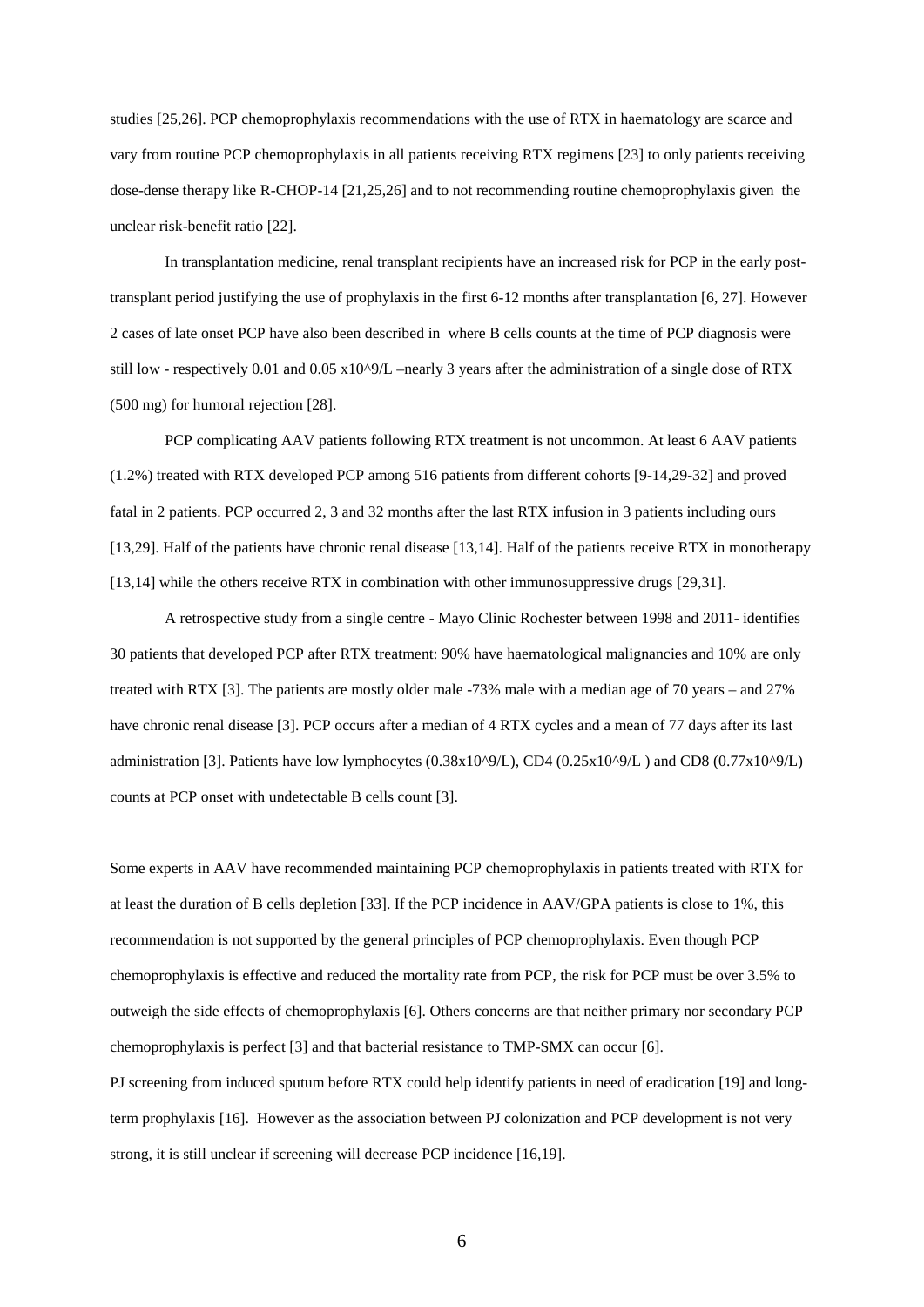PCP chemoprophylaxis should not be administered solely when immunosuppressive therapy is intensified or when patients had low cell counts. In GPA patients, PCP chemoprophylaxis is usually administered during escalation of therapy with CYC and prednisolone but there is no solid evidence how long PCP chemoprophylaxis should continue [7]. PCP can even occur after chemoprophylaxis is stopped after CYC discontinuation in patients only taking low daily oral dose of prednisolone [7]. CD4 cell count serves as a useful marker in HIV patients but no CD4 levels cut-off works well in non-HIV immune compromised patients [34]. Long-term corticosteroids use can lower CD4 cell count [34] and the CD4 cell count does not reflect the impairment of T-cell mediated immunity following prolonged B cell depletion by RTX.

In summary, a thorough assessment of the patient's net state of immunodeficiency before administering RTX can help stratify the risk for both colonization and PCP development. Risk factors to be considered are age, renal or lung involvement, previous infections due to T cell-mediated immunity dysfunction, blood tests (lymphocytopenia, low CD4 cell count and inverted ratio) and concomitant therapy.

In the present case, the patient was an older male with GPA with lung and kidney disease that relapsed and was treated with an increased daily oral prednisolone dose and RTX. He had had previous Varicella-zoster infection as well episodes with CMV reactivation, low CD4 cell count and an inverted CD4/CD8 ratio. The patient was thus at increased risk for PJ colonization and PCP. Routine PCP chemoprophylaxis prescribed at RTX initiation and continued at least until B cells recovered might have prevented PCP. In such patients, PCP chemoprophylaxis could possibly be indicated indefinitely.

The authors declare the following conflicts of interest.

E Besada has received travel grants from Roche.

JC Nossent has received speaking fees and travel grants from Roche.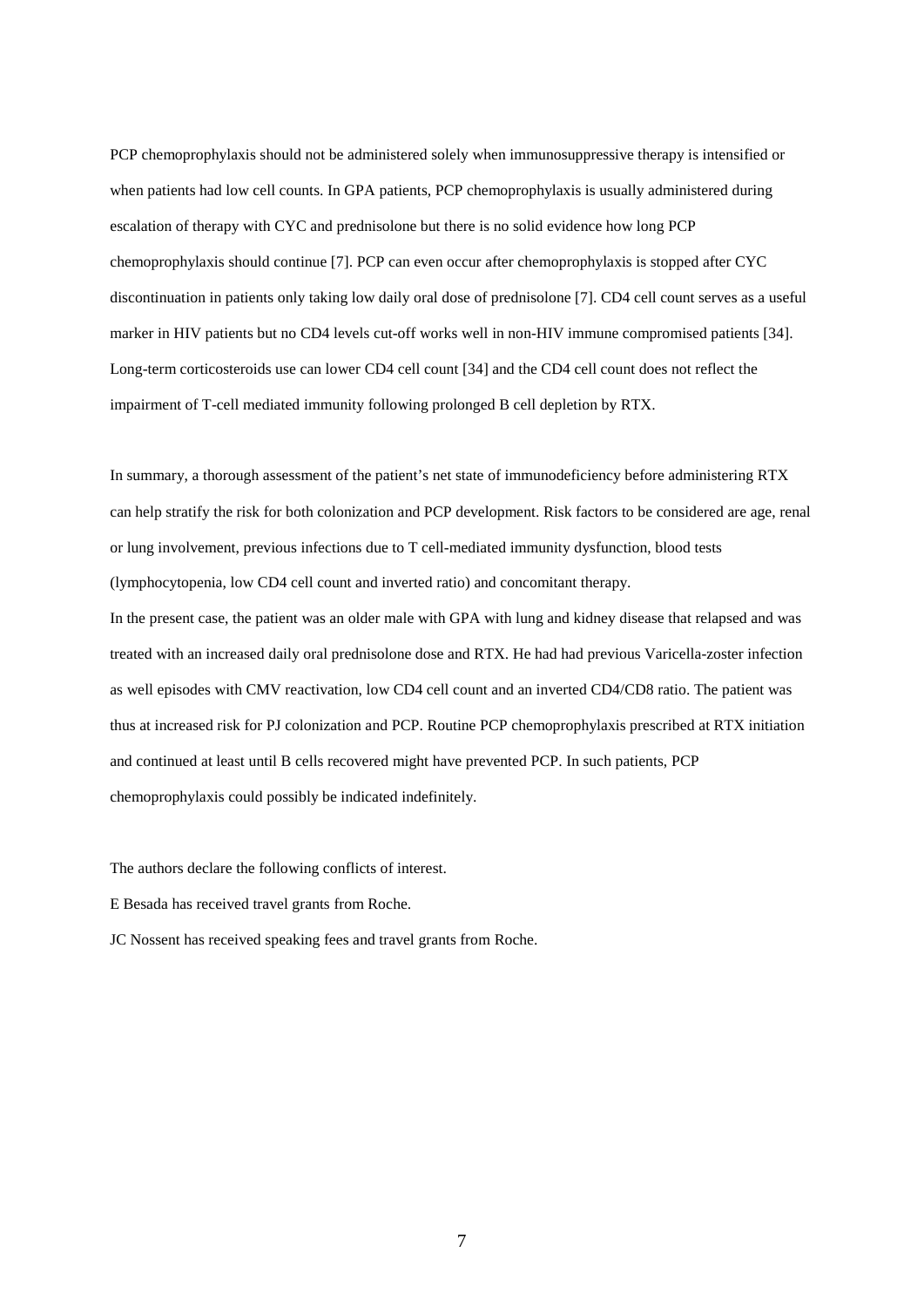## References

- 1. Ward M, Donald F. Pneumocystis carinii pneumonia in patients with connective tissue diseases. The role of the experience in diagnosis and mortality. Arthritis Rheum 1999; 42:780-9
- 2. Sepkowitz KA. Opportunistic infections in patients with and patients without acquired immunodeficiency syndrome. Clin infect Dis 2002; 34:1098-107
- 3. Martin-Garrido I, Carmona EM, Specks U, et al. Pneumocystis pneumonia in patients treated with rituximab. Chest 2012. doi:10.1378/chest.12-0477
- 4. Ognibene FP, Shelhammer JH, Hoffman GS, et al. Pneumocystis carinii pneumonia: a major complication of immunosuppressive therapy in patients with Wegener's granulomatosis. Am J Respir Crit Care Med 1995; 151:795-9
- 5. Guillevin L, Cordier JF, Lhote F, et al. A prospective multicenter, randomized trial comparing steroids and pulse cyclophosphamide versus steroids and oral cyclophosphamide in the treatment of generalized Wegener's granulomatosis. Arthritis Rheum 1997; 40:2187-98
- 6. Green H, Paul M, Vidal L, et al. Prophylaxis of Pneumocystis pneumonia in immunocompromised non-HIV-infected patients: systematic review and meta-analysis of randomised controlled trials. Mayo Clin Proc 2007; 82:1052-9
- 7. Suryaprasad A, Stone JH. When is it safe to stop Pneumocystis jiroveci pneumonia prophylaxis? Insights from three cases complicating autoimmune diseases. Arthritis Rheum 2008; 59:1034-9
- 8. Mukhtyar C, Guillevin L, Cid MC, et al. EULAR recommendations for the management of primary small and medium vessels vasculitis. Ann Rheum Dis 2009; 68:310-7
- 9. Jones RB, Cohen Tevaert JW, Hauser T, et al. Randomized trial of rituximab versus cyclophosphamide in ANCA-associated renal vasculitis 'RITUXVAS'. N Engl J Med 2010; 363:211-20
- 10. Stone JH, Merkel PA, Seo P, et al. Rituximab versus cyclophosphamide for induction of remission in ANCA-associated vasculitis: a randomized controlled trial (RAVE). N Engl J Med 2010; 363:221-32
- 11. Rhee EP, Laliberte KA, Niles JL.Rituximab as maintenance therapy for anti-neutrophil cytoplasmic antibody-associated vasculitis. Clin J Am Soc Nephrol 2010; 5:1394-1400
- 12. Roubaud-Baudron C, Pagnoux C, Meaux-Ruault N, et al. Rituximab maintenance therapy for granulomatosis with polyangiitis and microscopic polyangiitis. J Rheumatol 2012 39: 125-30
- 13. Smith RM, Jones RB, Guerry MJ, et al. Rituximab for remission maintenance in relapsing ANCAassociated vasculitis- Arthritis Rheum 2012; 64: 3760-69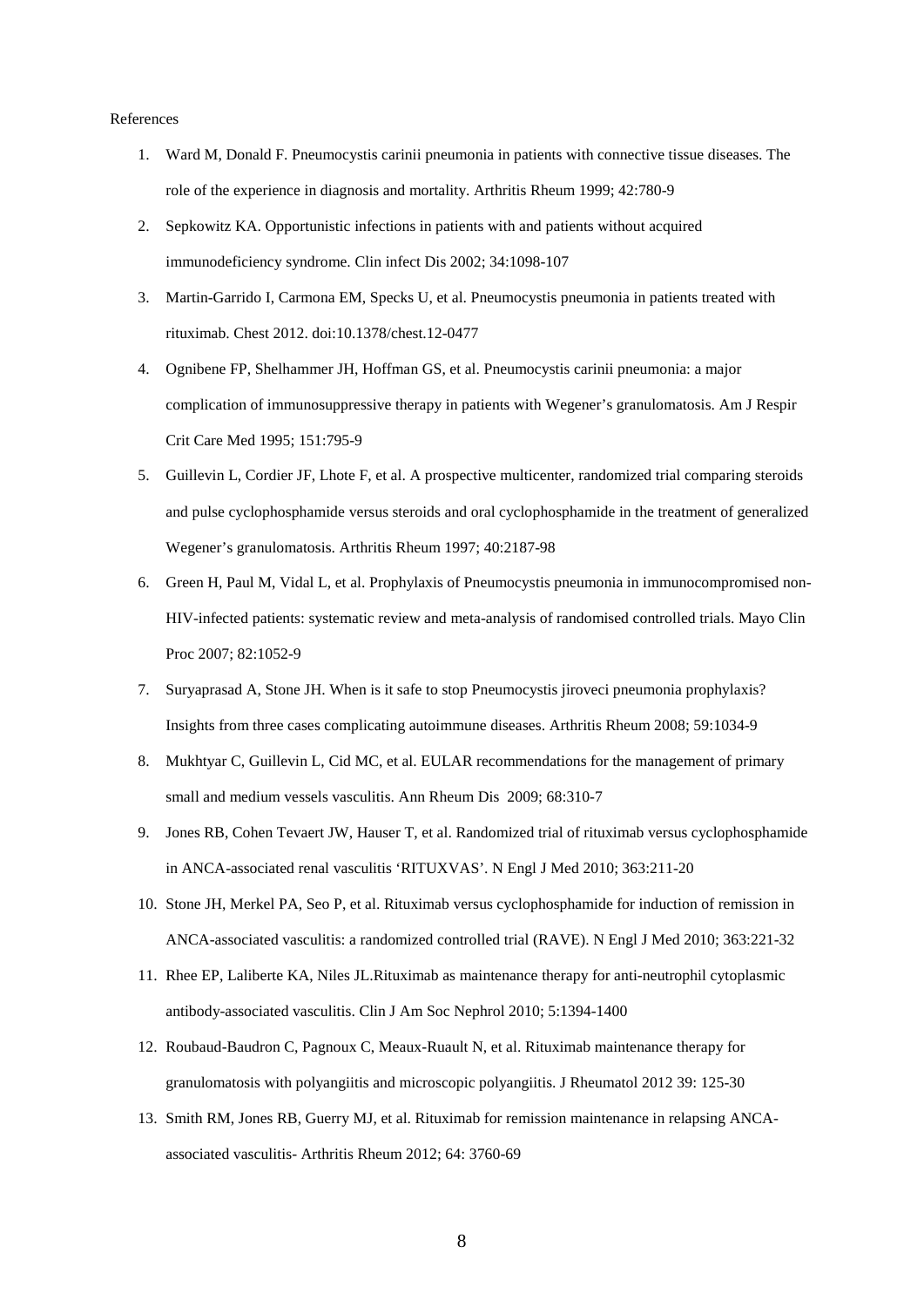- 14. Cartin-Ceba R, Golbin JM, Keogh KA, et al. Rituximab for remission induction and maintenance in refractory granulomatosis with polyangiitis (Wegener's): ten-year experience at a single center. Arhtritis Rheum 2012; 64:3770-8
- 15. Mori S, Sugimoto M. Pneumocystis jiroveci infection: an emerging threat to patients with rheumatoid arthritis. Rheumatology 2012; doi:10.1093/rheumatology/kes244
- 16. Mekinian A, Durand-Joly I, Hatron PY, et al. Pneumocystis jiroveci colonization in patients with systemic autoimmune diseases: prevalence, risk factors of colonization and outcome. Rheumatology 2011;50:569-77
- 17. Fritzsche C, Riebold D, Munk-Hartig AK, et al. High prevalence of Pneumocystis jiroveci colonization among patients with autoimmune inflammatory diseases and corticosteroid therapy. Scand J Rheumatol 2012; 41:208-13
- 18. Mori S, Cho I, Sugimoto M. A cluster of pneumocystis jiroveci infection among outpatients with rheumatoid arthritis. J Rheumatol 2010; 37:1547-8
- 19. Mori S, Cho I, Sugimoto M. Follow-up study of asymptomatic carriers of Pneumocystis jiroveci during immnosuppressive therapy for rheumatoid arthritis. J Rheumatol 2009; 36: 1600-5
- 20. Lund FE, Hollifield M, Schuer K, et al. B cells are required for generation of protective effector and memory CD4 cells in response to Pneumocystis lung infection. J Immunol 2006; 176: 6147-54
- 21. Kamel S, O'Connor S, Lee N, et al. High incidence of Pneumocystis jiroveci pneumonia in patients receiving biweekly rituximab and cyclophosphamide, adriamycin, vincristine and prednisolone. Leuk Lymphoma 2010; 51:797-801
- 22. Kim T, Choi SH, Kim SH, et al. Point prevalence of Pneumocystis pneumonia in patients with non-Hodgkin lymphoma according to the number of cycles of R\_CHOP chemotherapy. Ann Hematol 2012; DOI 10.1007/s00277-012-1592-1
- 23. Hashimoto K, Kobayashi Y, Asakura Y, et al. Pneumocystis jiroveci pneumonia in relation to CD4+ lymphocyte count with B-cell non-Hodgkin lymphoma treated with chemotherapy. Leuk Lymphoma 2010;51:1816-21
- 24. Katsuya H, Suzumiya J, Sasaki H, et al. Addition of rituximab to cyclophosphamide, doxorubicin, vincristine, and prednisolone therapy has a high risk of developing interstitial pneumonia in patients with non-Hodgkin lymphoma. Leuk Lymphoma 2009; 50:1818-23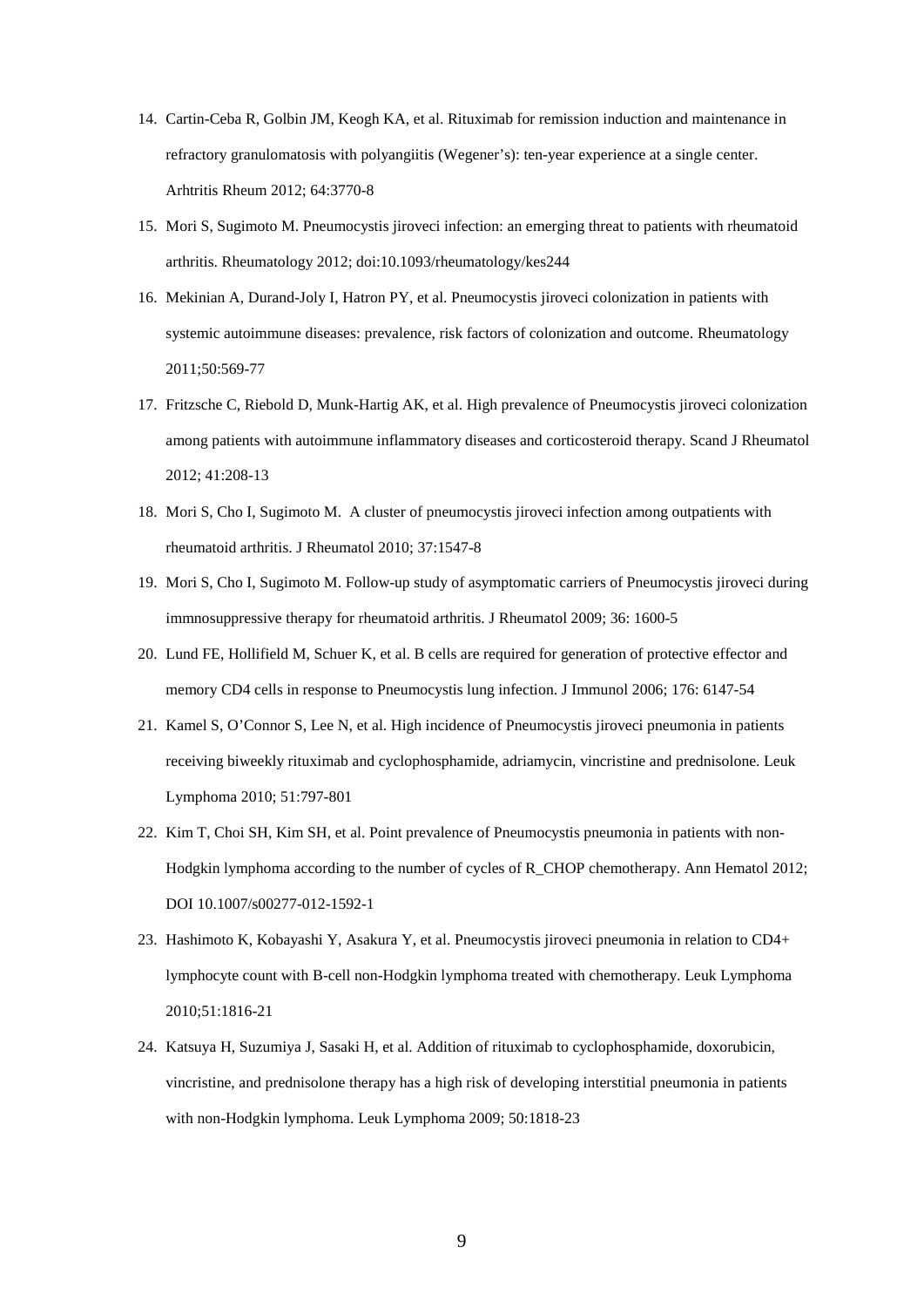- 25. Kolstad A, Holte H, Fosså A, et al. Pneumocystis jiroveci pneumonia in B-cell lymphoma patients treated with the rituximab-CHOEP-14 regimen. Haematologica 2007;92:139-40
- 26. Venhuizen AC, Hustinx WN, van Houte AJ, et al. Three cases of Pneumocystis jiroveci pneumonia (PCP) during first-line treatment with rituximab in combination with CHOP-14 for aggressive B-cell non-Hodgkin's lymphoma. Eur J Haematol 2007;80:275-6
- 27. Fishman JA, Rubin RH. Infection in organ-transplant recipient. N Engl J Med 1998; 338: 1741-51
- 28. Shelton E, Yong M, Cohney S. Late onset Pneumocystis pneumonia in patients receiving rituximab for humoral renal transplant rejection. Nephrology 2009;14:696-9
- 29. Holle JU, Dubrau C, Herlyn K et al. Rituximab for refractory granulomatosis with polyangiitis (Wegener's granulomatosis): comparison of efficacy in granulomatous versus vasculitic manifestations. Ann Rheum Dis 2012; 71: 327-33
- 30. Roll P, Ostermeier E, Haubitz M et al. Efficacy and safety of rituximab treatment in patients with antineutrophil cytoplasmic antibody-associated vasculitides: results from a German Registry (GRAID). J Rheumatol Sept 15 2012; doi:10.3899/jrheum.120482
- 31. Pullerits R, Ljevakt M, Vikgren J, et al. Off-trial evaluation of the B cell targeting treatment in the refractory cases of antineutrophil cytoplasmic antibodies (ANCA)-associated vasculitis: long-term follow-up from a single centre. Scand J Immunol 2012; 76: 411-20
- 32. Wendt M, Gunnarson I, Bratt J, et al. Rituximab in relapsing or refractory ANCA-associated vasculitis: a case series of 16 patients. Scand J Rheumatol 2012; 41:116-9
- 33. Specks U. Biologic agents in the treatment of granulomatosis with polyangiitis. Cleve Clin J Med 2012; 79(supplement 3):S50-53
- 34. Stamp LK, Hurst M. Is there a role for consensus guidelines for P. jiroveci prophylaxis in immunosuppressed patients with rheumatic diseases? J Rheumatol 2010; 37:686-8